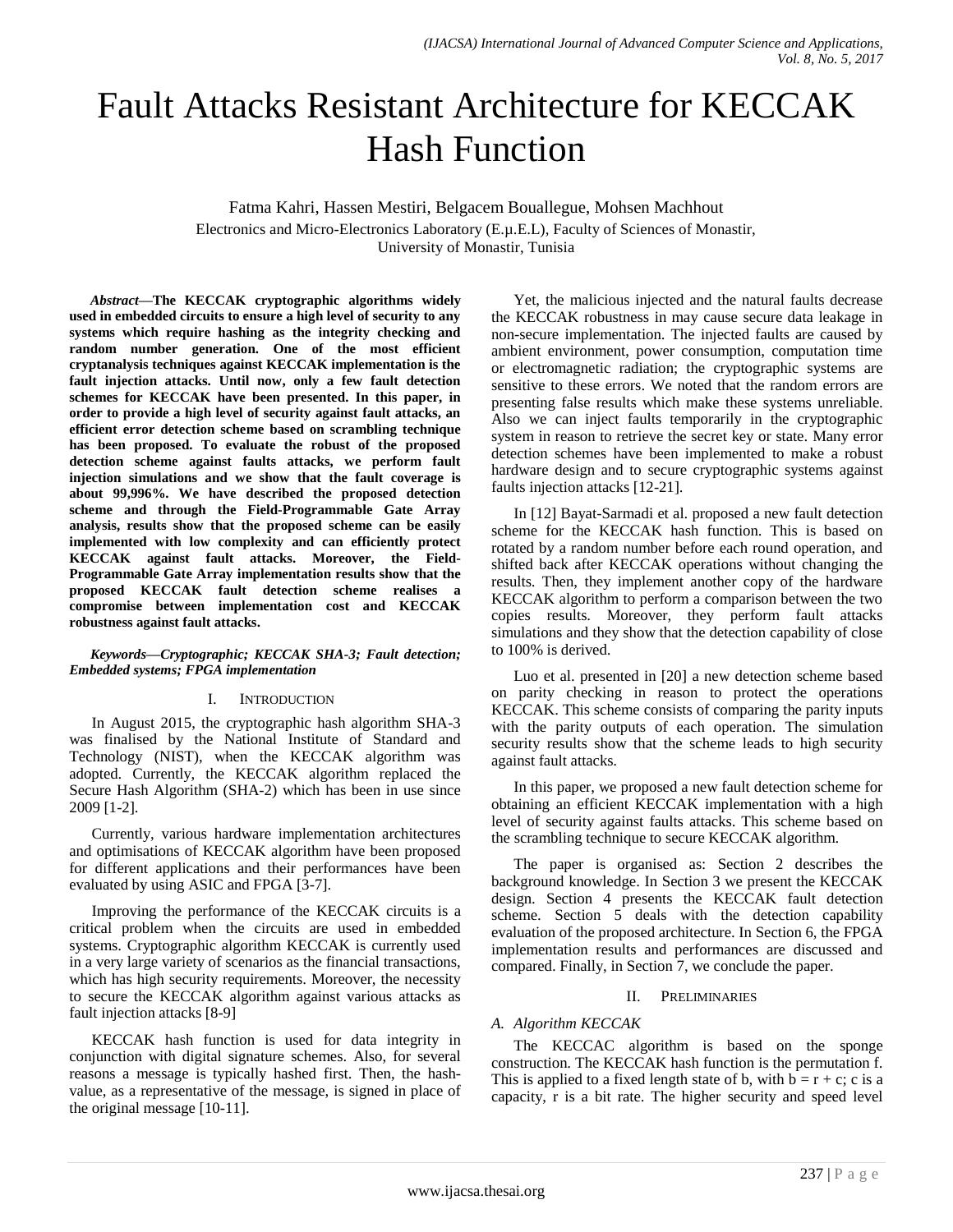correspond to higher values of c and r respectively. The hash procedure is as follow: first, to get a fixed size message, the input message is padded. Then, five internals steps are applied for each round. Finally, the squeezing phase occurs. The sponge function is composed of two phases: Absorbing and squeezing phases. Figure 1 shows the Sponge Function.



Fig. 1. Sponge Function

The state is composed of an array of  $5\times 5$  lanes. w is a length of lane, when  $w \in \{1, 2, 4, 8, 16, 32, 64\}$ , and  $(b = 25w)$ . The sponge construction is applied to KECCAK-f, so we applied the padding to the message input for obtaining the KECCAK-f [r,c]. With c is capacity and r is bitrate. All the operations on the indices are done modulo 5. A signify the complete permutation state array, and  $A[x,y]$  show a particular lane in that state. The intermediate variables are  $B[x,y]$ ,  $C[x]$ and D[x]. RC[i] present the round constants. While the constants  $R[x,y]$  are the rotation offsets. The binary cyclic shift operation is indicated by Rot (w,r). The bit is shifted by position i to position  $i + r$  (modulo the lane size). The constants R[x,y] are the cyclic shift offsets and are specified in Table 1.

TABLE I. CONSTANTS R[X,Y] OF KECCAK ALGORITHM

|       | $X=3$ | $X=4$ | $X=0$ | $X=1$          | $X=2$ |
|-------|-------|-------|-------|----------------|-------|
| $Y=2$ | 25    | 39    | 3     | 10             | 43    |
| $Y=1$ | 55    | 20    | 36    | 44             | 6     |
| $Y=0$ | 28    | 27    |       |                | 62    |
| $Y=4$ | 56    | 14    | 18    | $\overline{2}$ | 61    |
| $Y=3$ | 21    | 8     | 41    | 45             | 15    |

Table 2 shows the constants rounds RC[i]. These values are specified in hexadecimal notation for lane size 64. The hash function KECCAK-f consists of 24 rounds, there are identical. The process for each round has had five steps: Theta  $(\theta)$ , Rho (ρ), Pi  $(\pi)$ , Chi  $(\gamma)$  and Iota (ι). They feature simple logical operations and permutations of the state bits. Should be noted that the initial state is all zero and in each round, the introduced data is mixed with the current state.

| TABLE II. | VALUE OF RC[I] CONSTANT |
|-----------|-------------------------|
|-----------|-------------------------|

| 0x0000000000000001 | 0x000000008000808B |
|--------------------|--------------------|
| RC[0]              | RC[12]             |
| 0x0000000000008082 | RC[13]             |
| RC[1]              | 0x800000000000008B |
| RC[2]              | RC[14]             |
| 0x800000000000808A | 0x8000000000008089 |
| RC[3]              | RC[15]             |
| 0x8000000080008000 | 0x8000000000008002 |
| RC[4]              | 0x800000000000808B |
| 0x000000000000808B | RC[16]             |
| <b>RC[5]</b>       | 0x8000000000000080 |
| 0x0000000080000001 | RC[17]             |
| 0x8000000080008081 | 0x000000000000800A |
| RC[6]              | RC[18]             |
| RC[7]              | <b>RC[19]</b>      |
| 0x8000000000008081 | 0x800000008000000A |
| <b>RC[8]</b>       | <b>RC[20]</b>      |
| 0x000000000000008A | 0x8000000080008081 |
| RC[9]              | RC[21]             |
| 0x0000000000000088 | 0x8000000000008080 |
| 0x0000000000008082 | 0x0000000080000001 |
| <b>RC[10]</b>      | RC[22]             |
| 0x000000080000000A | 0x8000000800008008 |
| <b>RCI111</b>      | RC[23]             |

#### *step:*

 $\overline{\Theta}$ step:<br>C[x]=A[x,0]  $\oplus$  A[x,1]  $\oplus$  A[x,2]  $\oplus$  A[x,3]  $\oplus$  A[x,4]  $C[x]=A[x,0]\oplus A[x,1]\oplus A[x,2]\oplus A[x,3]\oplus$ <br>D[x]=C[x-1]  $\oplus$  rot(C[x+1],1) D[x]=C[x-1]⊕ rot(C[:<br>A[x,y]=A[x,y]⊕ D[x]  $A[x,y]=A[x,y]\oplus D[x]$  (1)  $\rho$  *and*  $\pi$  *steps:* 

$$
B[y,2[x+3]y]=rot(A[x,y],r[x,y])
$$
\n(2)

*step:*

p:  
A[x,y]=B[x,y] 
$$
\oplus
$$
 ((notB[x+1,y]) and B[x+2,y]) (3)

*1 Step:*

$$
A[0,0]=A[0,0]\oplus RC
$$
\n(4)

## *B. Fault Injection Attacks*

Among the techniques that can break the cryptographic algorithms, we find the fault injection attacks. This technique is to inject one or several faults during the hash process and to use the erroneous output to extract the secret information.

#### III. KECCAK IMPLEMENTATION

#### *A. Implementation details of KECCAK*

Figure 2 shows the block diagram of proposed KECCAK architecture. This architecture takes 1600-bit for the inputs data. Then it performs the padding operation and the hash process. The output data is 512-bit.

The architecture of KECCAK consists of four modules: (1) the Input/Output Interface, (2) the Control Unit, (3) the Padder Unit, and (4) the KECCAK Round.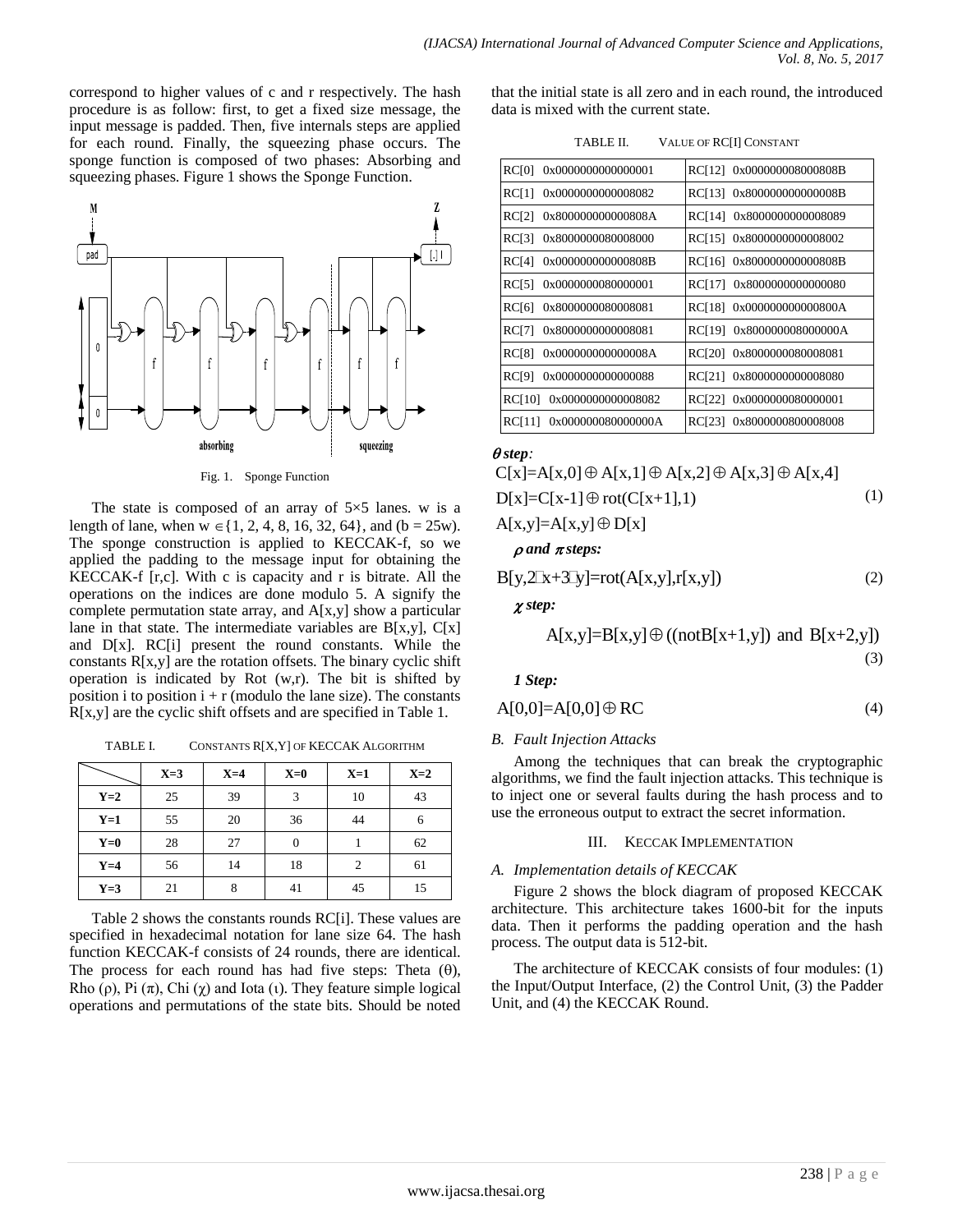

Fig. 2. Block Diagram KECCAK

- Input/Output Interface is the input blocks. The input data is 1600-bit length while the output is 512-bit wide. So the Input/output interface has to buffer the information data.
- Control Unit is used to ensuring the synchronisation between all modules.
- Padder Unit implements the padding operation and the inversions per byte procedure and has an output of 1600-bit which is the sponge function of KECCAK. Then a 2-to-1 multiplexer drives the output data from padder to the primary KECCAK components.
- KECCAK Round is the main component of proposed design. It requires 25 clock cycles to produce the 512 bit message digests where each clock cycle requires the previous round, as well as the constant value RC at the start of the each round.

The KECCAK round is composed of five components (Figure 3):

Theta component  $\theta$ : this operation is performed in three steps: the first step, it takes the input message bits and computes the addition modulo 2 between the lanes at each matrix column. The results are five xored columns. The second step, those columns are left rotated by one bit and xored again with the results of previous operations. Finally step, the results of the second step are driven to a finally XOR stage with the component  $\theta$ input lanes.

- Rho component ρ: this operation performs rotations left each lane where the rotation number per lane is obtained from the remainder of the division between the fixed values and the length of the lanes.
- Pi component  $\pi$ : the Pi component is a simple operation was used instead of logic operations to modify the position between the lanes according to the specifications. In addition, logic operations (AND, XOR and NOT) between the lanes are used by the component. These functions are applied to entire rows of lanes for each row.
- Chi component  $\gamma$ : there are five rows of five lanes, the Chi component implement 25 NOT, 25 AND and 25 XOR of 64-bit logic gates.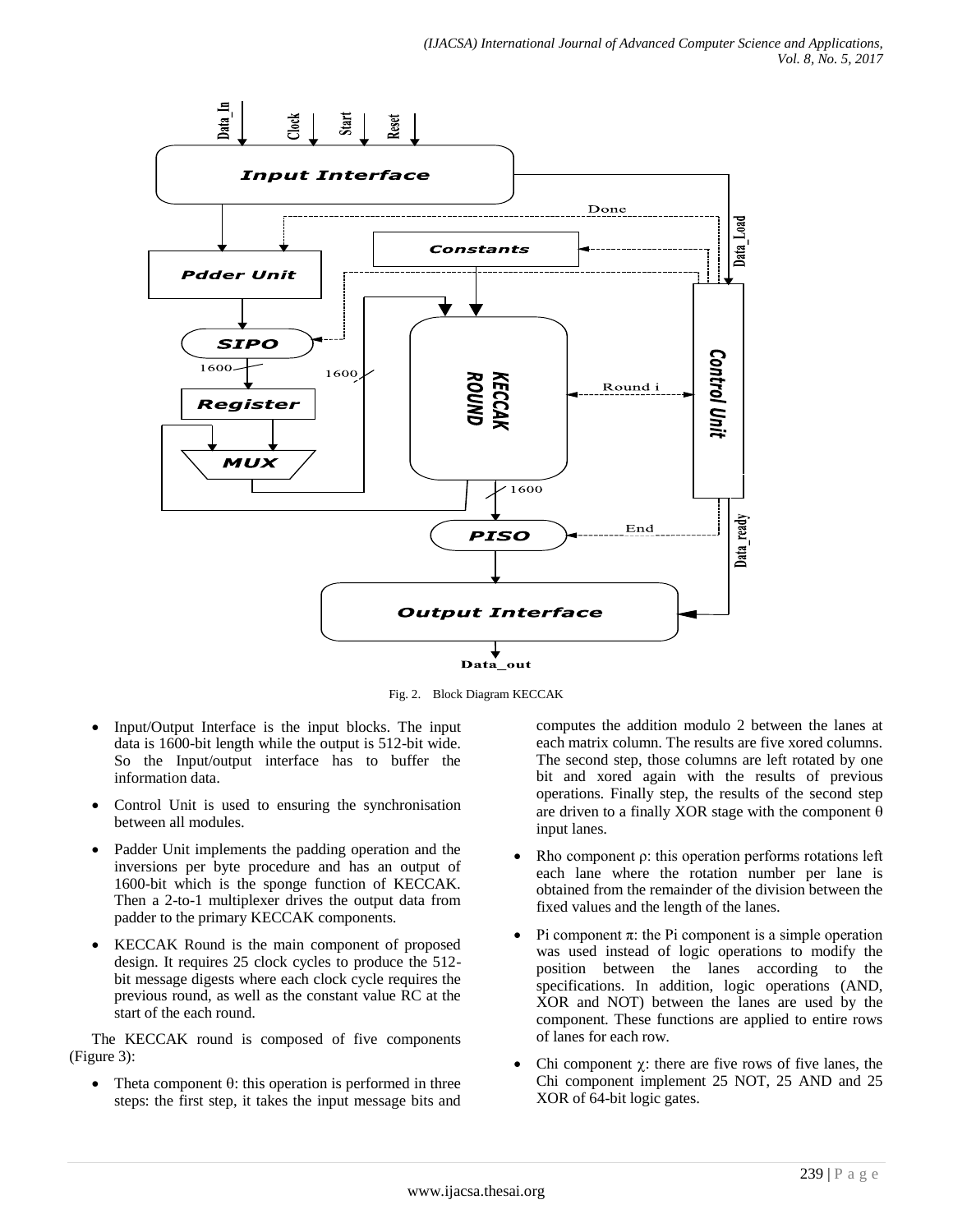IOTA component : the final component realises an addition modulo 2 between the round constant value and the first lane (1599-1536).



Fig. 3. The Structure of KACCAK Round

## *B. FPGA Implementation of KECCAK Architecture*

In this subsection, we present the hardware FPGA implementation of the proposed KECCAK architecture. The hardware description was performed via the VHDL language, simulated by ModelSim simulator and synthesised using ISE XILINX 14.1. The FPGA platform used is the Virtex-5.

Table 3 illustrated the occupied slices number; throughput (Gigabits per second), frequency (MegaHertz) and the efficiency (Gigabits per second per slices).

The data throughput and efficiency are calculated by equation 5 and equation 6 respectively.

$$
Throughout = \frac{bit \times frequency}{clock cycles}
$$
 (5)

$$
Efficiency = \frac{Throughput}{Area}
$$
 (6)

Table 3 shows that the proposed KECCAK architecture necessitates 1356 slices for 296.5 MHz working frequency and 11.86 Gbps throughput.

TABLE III. FPGA KECCAK IMPLEMENTATION: COMPARISON

| Design   | Area<br>(Slice) | Frequency<br>(MHz) | Throughput<br>(Gbps) | Efficiency<br>(Mbps/slices) |
|----------|-----------------|--------------------|----------------------|-----------------------------|
| [22]     | 1414            | 271                | 12.3                 | 8.68                        |
| [23]     | 2640            | 122                | 5.2                  |                             |
| Proposed | 1356            | 296.5              | 11,86                | 8.95                        |

In addition, Table 3 presents a comparison between the proposed KECCAK designs and other previous works. Compared to [22] and [23], the proposed architecture has the lowest area and the highest working frequency. From hardware performances viewpoint, the proposed architecture requires 1356 slices for 296.5 MHz working frequency while the KECCAK design in [23] requires 2640 slices with 122 MHz working frequency. Although the design in [22] increases the throughput compared to our work, the proposed design is more efficient from area and frequency viewpoint. Therefore, our design realises a trade-off between the implementation hardware performances.

## IV. PROPOSED FAULT DETECTION SCHEME FOR THE KECCAK

In this section, we present the proposed scheme to protect the hardware KECCAK implantation against the fault injection attacks.

Duplicated the KECCAK hardware design means that the hash process data is duplicated. Therefore, two KECCAK round execute simultaneously. It is simple to scramble the KECCAK slices between two KECCAK rounds by using the hardware duplication technique.

We applied the scrambling technique at the end of each KECCAK operation. In other words, we applied this technique at the end of Theta, Rho, Pi, Chi and Iota.

Then, if a fault is injected into one data hash path, it causes faulty data process on the other data hash path.

The advantage of the proposed architecture is that this method avoids the fault injection attacks and does not modify the exact KECCAK Round process in the absence of attacks.

In this work, in order to increase the robustness against the fault attacks, we applied the scrambling at the bit level which means that each bit of the first data hash path is scrambling with the corresponding bit in the second data hash path

The proposed methodology is presented in Figure 4.

The slice KECCAK half (in data path 1) are scrambled with the KECCAK slice (in data path 2). The bit level scrambling technique causes a robust KECCAK design. In addition, in terms of hardware implementation, it is effortless to implement this technique. Also, it does not augment the implementation complexity level.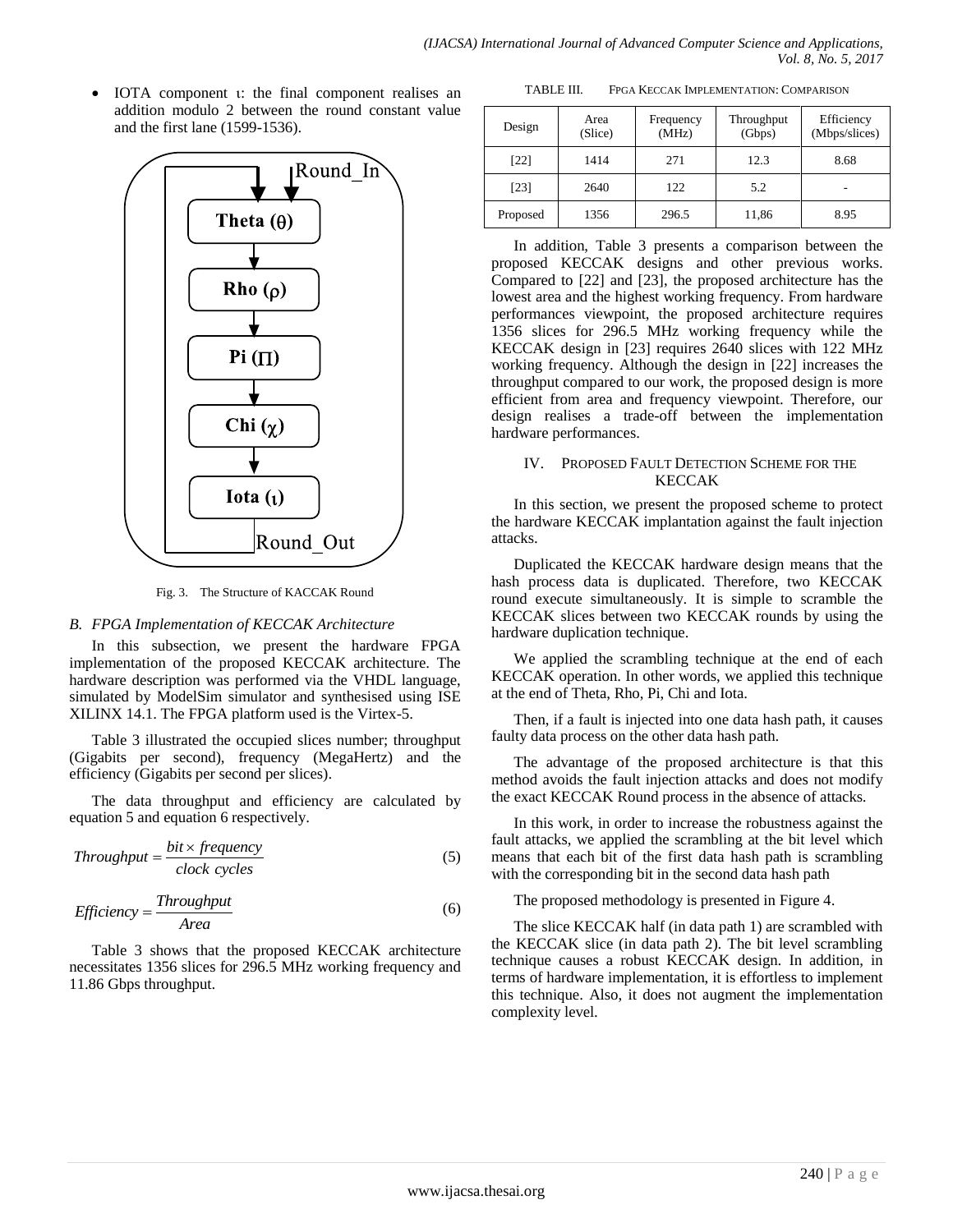| $\theta_{0,0}$ | $\Theta_{0,1}$ | $\theta_{0,2}$ | $\theta_{0,3}$ | $\Theta_{0,4}$ |                                                | $\theta_{0,0}$ | $\Theta_{0,1}$ | $\Theta_{0,2}$ | $\theta_{0,3}$ | $\Theta_{0,4}$ |
|----------------|----------------|----------------|----------------|----------------|------------------------------------------------|----------------|----------------|----------------|----------------|----------------|
| $\theta_{1,0}$ | $\Theta_{1,1}$ | $\Theta_{1,2}$ | $\Theta_{1,3}$ | $\Theta_{1,4}$ |                                                | $\theta_{1,0}$ | $\theta_{1,1}$ | $\theta_{1,2}$ | $\theta_{1,3}$ | $\Theta_{1,4}$ |
| $\theta_{2,0}$ | $\Theta_{2,1}$ | $\Theta_{2,2}$ | $\Theta_{2,3}$ | $\Theta_{2,4}$ |                                                | $\theta_{2,0}$ | $\theta_{2,1}$ | $\theta_{2,2}$ | $\Theta_{2,3}$ | $\theta_{2,4}$ |
| $\theta_{3,0}$ | $\theta_{3,1}$ | $\theta_{3,2}$ | $\theta_{3,3}$ | $\Theta_{3,4}$ |                                                | $\theta_{3,0}$ | $\theta_{3,1}$ | $\theta_{3,2}$ | $\theta_{3,3}$ | $\theta_{3,4}$ |
| $\theta_{4,0}$ | $\Theta_{4,1}$ | $\Theta_{4,2}$ | $\theta_{4,3}$ | $\Theta_{4,4}$ |                                                | $\theta_{4,0}$ | $\Theta_{4,1}$ | $\theta_{4,2}$ | $\theta_{4,3}$ | $\Theta_{4,4}$ |
|                |                |                |                |                | <b>KECCAK</b> operation<br>& scrambling slices |                |                |                |                |                |
|                |                |                |                |                |                                                |                |                |                |                |                |
| $\theta_{0,0}$ | $\theta_{0,1}$ | $\theta_{0,2}$ | $\theta_{0,3}$ | $\theta_{0,4}$ |                                                | $\theta_{0,0}$ | $\theta_{0,1}$ | $\theta_{0,2}$ | $\theta_{0,3}$ | $\Theta_{0,4}$ |
| $\theta_{1,0}$ | $\Theta_{1,1}$ | $\theta_{1,2}$ | $\theta_{1,3}$ | $\Theta_{1,4}$ |                                                | $\theta_{1,0}$ | $\Theta_{1,1}$ | $\theta_{1,2}$ | $\theta_{1,3}$ | $\Theta_{1,4}$ |
| $\theta_{2,0}$ | $\Theta_{2,1}$ | $\theta_{2,2}$ | $\theta_{2,3}$ | $\Theta_{2,4}$ |                                                | $\theta_{2,0}$ | $\Theta_{2,1}$ | $\Theta_{2,2}$ | $\Theta_{2,3}$ | $\Theta_{2,4}$ |
| $\theta_{3,0}$ | $\theta_{3,1}$ | $\theta_{3,2}$ | $\theta_{3,3}$ | $\theta_{3,4}$ |                                                | $\theta_{3,0}$ | $\theta_{3,1}$ | $\theta_{3,2}$ | $\theta_{3,3}$ | $\theta_{3,4}$ |
| $\Theta_{4,0}$ | $\Theta_{4,1}$ | $\theta_{4,2}$ | $\Theta_{4,3}$ | $\Theta_{4,4}$ |                                                | $\theta_{4,0}$ | $\theta_{4,1}$ | $\Theta_{4,2}$ | $\Theta_{4,3}$ | $\Theta_{4,4}$ |

# **KECCAK DATA PATH 1**

## **KECCAK DATA PATH 2**

Fig. 4. Technique of scrambling in KECCAK operation

## V. FAULT DETECTION ANALYSIS

Many experiences of faults injection attacks were performed using the VHDL language to verify the robustness of the KECCAK architecture against the fault injection attacks. We considered two types of faults:

- Single-bit faults mean that one bit in the data hash path is changed.
- Multiple-bit faults mean that more than one bit in the data hash path is changed.

The single-bit and the multiple-bit faults are injected into all KECCAK operations where the erroneous bits number for the multiple-bit faults varies from 1 to 16. For this purpose, we developed a simulation fault model as shown in Figure 5.

The KECCAK detection scheme is tested using 17 tests different by fault multiplicity where each fault pattern is composed of 1000000 faulty vectors. The vector's length is 64 bits. The simulation faults attacks results are shown in Figure 6. Fig. 5. Simulation model for fault attacks

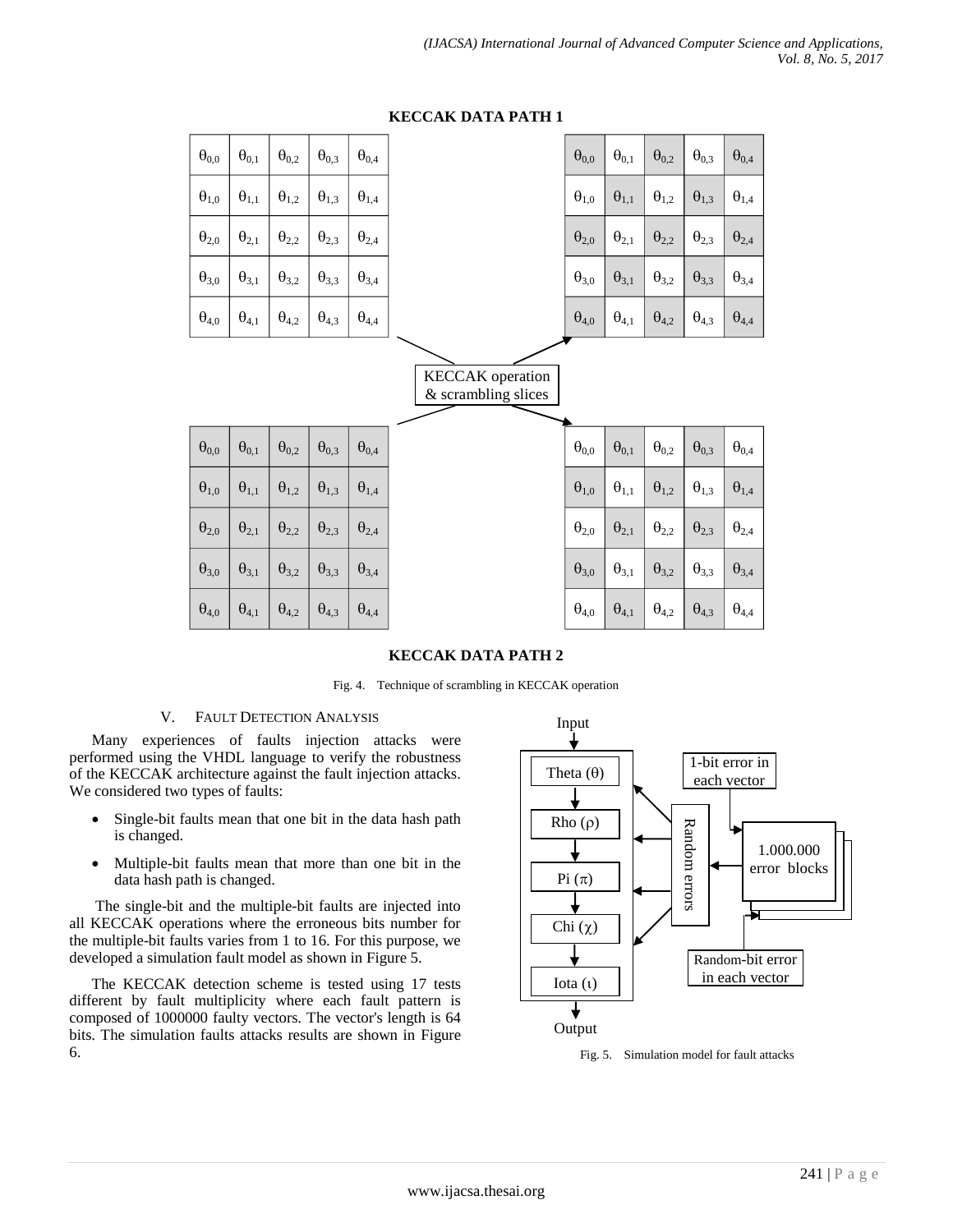

Fig. 6. Detection capability against fault attacks

As shown in Figure 6, the undetectable faults percentage decreases considerably when the fault multiplicity augmented. In the random faulty bit case, the percentage of the undetectable faults is about 0.004% which means that the detection capability percentage achieves 99.996%. Consequently, the proposed KECCAK detection scheme guarantees a high security level against fault attacks.

## VI. FPGA IMPLEMENTATION

In this section, we present the hardware FPGA implementation of the original KECCAK and the protected KECCAK designs. The hardware description was performed via the VHDL language the proposed architectures are simulated by ModelSim simulator and synthesised using ISE XILINX 14.1. The FPGA platform used is the Virtex-5.

Table 4 illustrated the occupied slices number; throughput (Gigabits per second), frequency (MegaHertz), the frequency and throughput degradations and the area overhead, for the protected and the unprotected KECCAK implementation.

TABLE IV. KECCAK FPGA HARDWARE IMPLEMENTATION: RESULTS AND COMPARISON

| Design                    | Area (Slice) | Frequency (MHz) | Throu. (Gbps) |
|---------------------------|--------------|-----------------|---------------|
|                           | (Overhead)   | (Degradation)   | (Degradation) |
| Original<br><b>KECCAK</b> | 1356         | 296.5           | 11,86         |
| Protected                 | 2260         | 291.3           | 11,65         |
| <b>KECCAK</b>             | (66.66%)     | (1.75%)         | $(1.77\%)$    |

As seen in Table 4, the original KECCAK hash function requires 1356 occupied slices for 296.5 MHz maximal frequency. However, the proposed protected KECCAK requires 66.66% more occupied slices and the maximal frequency decreased by 1.75% than the original KECCAK. Also, the proposed secured design causes 1.77% throughput degradation. Thus, our proposed KECCAK design realises a compromise between implementation cost and KECCAK robustness against fault attacks.

## VII. CONCLUSION

In this work, to improve the KECCAK safety, we proposed a new KECCAK fault detection scheme based on scrambling technique. We discuss the robustness of the proposed KECCAK architecture against fault attacks. We implemented the architectures: the original and the protected KECCAK on FPGA Virtex-5. Compared to the original implementation, the proposed KECCAK achieves 99.996% fault coverage and causes a very little frequency and throughput degradations. In the future works, we will try to protect the KECCAK architecture against the power attacks.

#### **REFERENCES**

- [1] I. Ahmad and A. Das, "Analysis and detection of errors in implementation of SHA-512 algorithms on FPGAs", The Computer Journal., vol 50( 6), pp. 728-738, 2007.
- [2] M. Bahramali, J. Jiang, and A. Reyhani-Masoleh, "A fault detection scheme for the FPGA implementation of SHA-1 and SHA-512 round computations", Journal of Electronic Testing, vol. 27, no. 4, pp. 517- 530, 2011.
- [3] Morris J. Dworkin, "Sha-3 standard: Permutation-based hash and extendable-output functions", Federal Inf. Process. Stds. (NIST FIPS) - 202, August 2015.
- [4] Fatma Kahri, Hassen Mestiri, Belgacem Bouallegue and Mohsen Machhout, "High Speed FPGA Implementation of Cryptographic KECCAK Hash Function Crypto-Processor", Journal of Circuits, Systems, and Computers, Vol.25(4), 2016.
- [5] G. S. Athanasiou, G.-P. Makkas and G. Theodoridis, "High throughput piplined FPGA implementation of the new SHA-3 cryptographic hash algorithm", Int. Symp. Communications, Control and Signal Processing, pp. 538-541, May 2014.
- [6] G. Bertoni, J. Daemen, M. Peeters and G. Van Assche, "The KECCAK SHA-3 submission", Submission to NIST (Round3), http://keccak.noekeon.org/Keccak-submission-3.pdf, 2011.